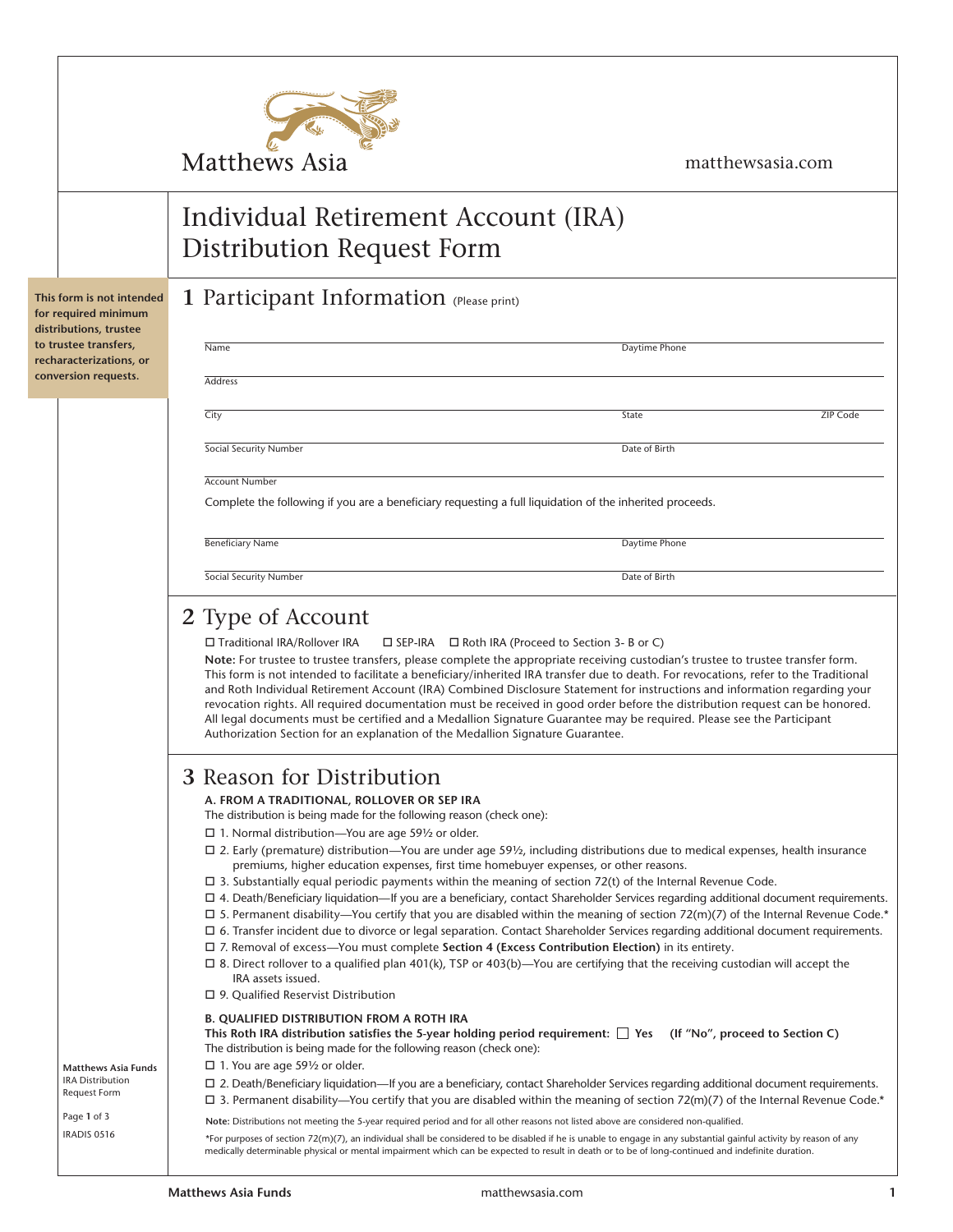| C. NON-QUALIFIED DISTRIBUTION FROM A ROTH IRA |  |  |
|-----------------------------------------------|--|--|
|                                               |  |  |

The distribution is being made for the following reason (check one):

- $\Box$  1. Normal distribution (prior to the 5-year holding requirement)—You are age 59½ or older.
- $\Box$  2. Early (premature) distribution—You are under age 59½, including distributions due to medical expenses, health insurance premiums, higher education expenses, first time homebuyer expenses, or other reasons.
- $\Box$  3. Substantially equal periodic payments within the meaning of section 72(t) of the Internal Revenue Code.
- o 4. Death/Beneficiary liquidation—If you are a beneficiary, contact Shareholder Services regarding additional document requirements.
- $\Box$  5. Permanent disability—You certify that you are disabled within the meaning of section 72(m)(7) of the Internal Revenue Code.\*
- $\Box$  6. Transfer incident due to divorce or legal separation. Contact Shareholder Services regarding additional document requirements.
- o 7. Removal of excess—You must complete **Section 4 (Excess Contribution Election)** in its entirety.
- $\square$  8. Qualified Reservist Distribution

\*For purposes of section 72(m)(7), an individual shall be considered to be disabled if he is unable to engage in any substantial gainful activity by reason of any medically determinable physical or mental impairment which can be expected to result in death or to be of long-continued and indefinite duration.

### **4.**Excess Contribution Election

Amount of excess: \$ Earnings will be removed with the excess contribution if corrected before your federal income tax-return due date (including extensions), pursuant to Internal Revenue Code Section 408(d)(4) and Internal Revenue Service ("IRS") Publication 590. You may be subject to an IRS penalty of 6% for each year the excess remains in the account. In addition, the IRS may impose a 10% early distribution penalty on the earnings, if you are under age 59½. You will receive IRS Form 1099-R for the year in which the excess distribution takes place (not for the year in which the excess contribution was made). Consult IRS Publication 590 for more information pertaining to excess contributions. If you are subject to a federal penalty tax due to an excess contribution, you must file IRS Form 5329. For the purpose of the excess contribution, we will calculate the net income attributable ("NIA") to the contribution using the

method provided in the IRS Final Regulations for Earnings Calculation for Returned or Recharacterized Contributions. This method calculates the NIA based on the actual earnings and losses of the IRA during the time it held the excess contribution. Please note that a negative NIA is permitted and, if applicable, will be deducted from the amount of the excess contribution.

**A. The excess is being corrected** *before* **my federal income tax filing deadline (including extensions):**

- o Remove excess plus/minus net income attributable. Distribute according to my instructions in **Section 6 (Mailing Instructions).** o Remove excess plus/minus net income attributable. Re-deposit as a **current year** contribution (not to exceed annual IRA contribution limit).
- **B. The excess is being corrected** *after* **my federal income tax filing deadline (including extensions)**. Earnings on the excess contribution will remain in the account.

□ Remove excess and distribute according to my instructions in **Section 6 (Mailing Instructions).** 

- o Remove excess and re-deposit as a **current year** contribution (not to exceed annual IRA contribution limit).
- **C. Redesignating an excess contribution to a later tax year.** Please consult a tax advisor to review your specific situation and to determine your best course of action. If you should decide to carry over the excess contribution to a later year, DO NOT RETURN THIS FORM.

### **5.**Distribution Amount (Complete Sections A and B)

### **A. Choose one:**

- $\square$  Liquidate Entire Account
- $\square$  One-Time Partial Distribution of \$

| $\Box$ Periodic Distributions—In the amount of \$                                                                                 |  | □Monthly □Quarterly □Semi-Annual □Annual Installments |
|-----------------------------------------------------------------------------------------------------------------------------------|--|-------------------------------------------------------|
| $\Box$ Substantially Equal Periodic Payments (Section 72(t) of the Internal Revenue Code)—In the amount of \$                     |  | (or)                                                  |
| Calculate under the RMD method using $\Box$ Uniform Lifetime Table $\Box$ Single Life Table $\Box$ Joint and Last Survivor Table* |  |                                                       |

|                                                                                                                                                                                                                               |  | Date of Birth: 2008 Contract of Birth: |                   |
|-------------------------------------------------------------------------------------------------------------------------------------------------------------------------------------------------------------------------------|--|----------------------------------------|-------------------|
| Distribute in a series of □Monthly □Quarterly □Semi-Annual □Annual Installments                                                                                                                                               |  |                                        |                   |
| B. Choose one:<br>$\Box$ Distribute proportionately across all funds, (or)<br>$\Box$ Distribute as indicated below:                                                                                                           |  |                                        |                   |
|                                                                                                                                                                                                                               |  |                                        |                   |
| Fund: Contract Contract Contract Contract Contract Contract Contract Contract Contract Contract Contract Contract Contract Contract Contract Contract Contract Contract Contract Contract Contract Contract Contract Contract |  |                                        |                   |
|                                                                                                                                                                                                                               |  |                                        |                   |
|                                                                                                                                                                                                                               |  |                                        | <b>Total 100%</b> |
| IMPORTANT CHANGES TO THE RULES GOVERNING INDIRECT (60-DAY) ROLLOVERS BETWEEN IRA ACCOUNTS                                                                                                                                     |  |                                        |                   |

**Matthews Asia Funds** IRA Distribution Request Form

Page **2** of 3

the search term "IRA One-Rollover-Per-Year Rule". You must contact the receiving institution to initiate a trustee-to-trustee transfer.

Effective January 1, 2015, there is a new restriction on indirect (60-day) IRA-to-IRA rollovers. An IRA participant is allowed only one rollover across all IRAs (Traditional, Rollover, Roth, SEP, SARSEP and SIMPLE IRAs) in aggregate that a taxpayer owns in any 12-month or 365-day period. As an alternative, a participant can make an unlimited number of trustee-to-trustee transfers where the proceeds are delivered directly to the receiving financial institution, successor custodian or trustee. For more information please visit the Internal Revenue Service's web site **www.irs.gov** using